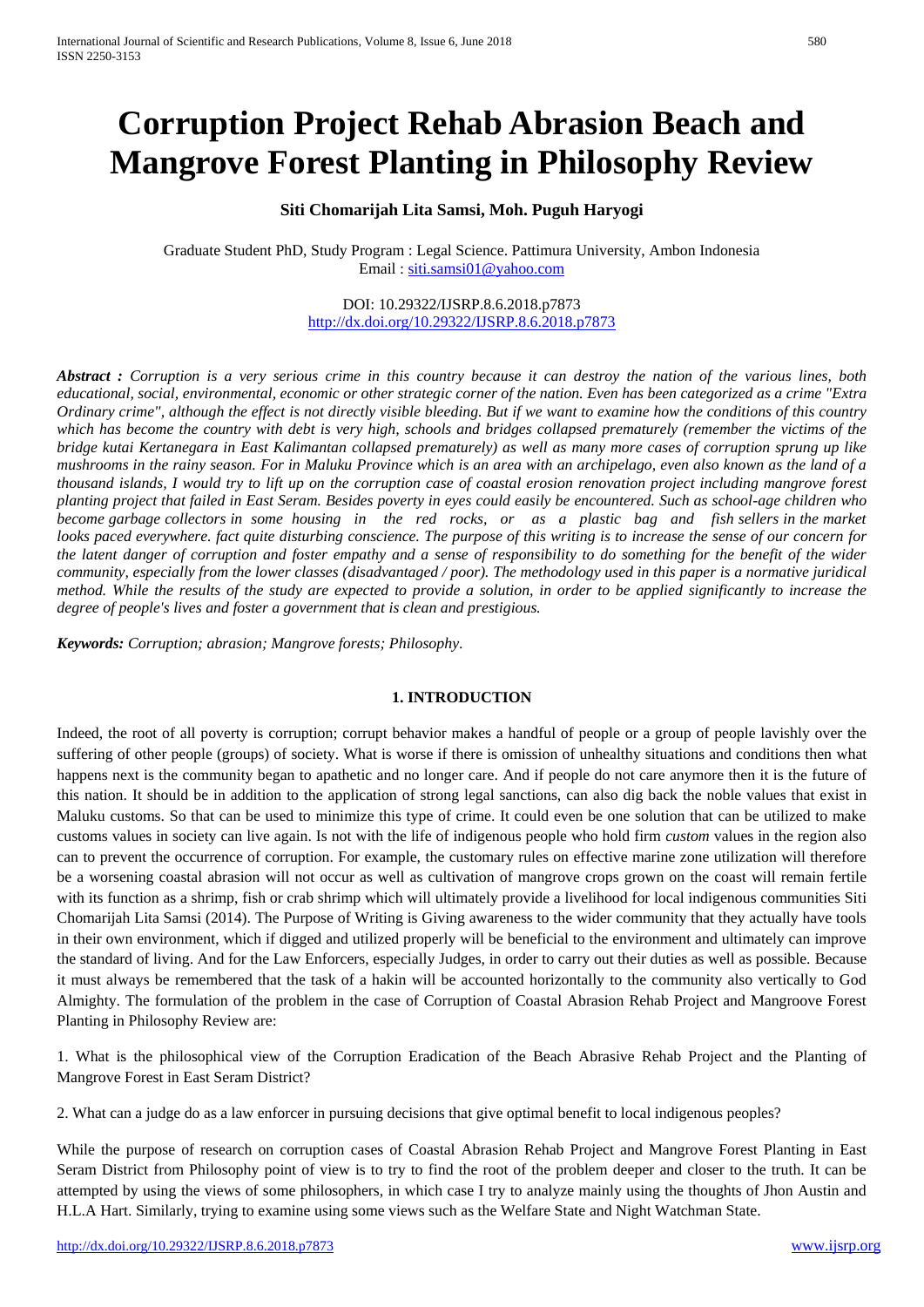#### **2. METHODOLOGY**

The method in this paper is descriptive. While this type of research is legal juridical normative research, namely research on the rules of law (regulation legislation) is relevant. The study of positive law is done by evaluating the terms of conformity between one rule of law with other legal norms, or with legal principles recognized in existing legal practice (Bagir Manan, 1999). A positive law inventory is an activity that must be done first as a basic introduction. Before finding the legal norms in-concreto must be known in advance what positive law applies.

#### **3. RESULT AND DISCUSSION**

To get a clear picture of the Corruption case of Coastal Abrasion Rehabilitation Project and Mangrove Forest Planting in Philosophy Review, it is better to quote the corruption case that happened in East Seram District in 2010 and appealed in 2012 as follows : A case of corruption concerning Mangrove forest project in East Seram Island (SBT), in 2 (two) sub-districts of Salahutu and Bula sub-districts involving local farmer groups (ie farmer group: sukamaju I, forward 2, Makmur tongke 1 , wai Bula and Akat Permai). The government has given enough attention to the destruction of nature, which can result in misery for the people around the coast and even eliminate their livelihoods, which are mostly fishermen. Funds disbursed by the Government (as mentioned in Document of implementation of changes in SKPD Budget 2010 budget year) forestry and plantation offices kab. East Seram budgeted funds for Forest and Land Rehabilitation program with its activities Mangrove Forest Rehabilitation is IDR. 1,174,000,000, - and supplemented with funding The administration of DAK DR's companion fund in the forest and land rehabilitation program is IDR 176.000.000, - which sourced from APBD year eastern part, so total fund of Manggrove forest rehabilitation activity is equal to IDR 1.350.000.000, - (one billion three hundred fifty million rupiah), with one of the work on Mangrove forest rehabilitation activities. What turned out in the implementation was far from expectations, even led to the corruption court because it has caused losses to the State finances. Although they involve farmer groups around the site of the Mangrove Forest Rehabilitation Project but because of the greedy view of the amount of funds available, it leads to the use of funds for personal gain. While the planting and rehabilitation of damaged Manggrove forest is done carelessly, Specification of mangrove plants are required to certificate and in good growing condition with certain age neglected. So that optimal growth can not be obtained even a lot of drifting sea waves and abrasion increasingly become-so, (Siti Chomarijah Lita Samsi (2014).

To complete the description of the corruption case of the Coastal Abrasion Rehabilitation Project and the Mangrove Forest Planting, there are some data (which, although in the form of old data that is up date in 2009 from the Official Site of East Seram Regional Government) about the existence of the sea and its wealth of fish and crabs and shrimp and other marine products is an important asset for the survival of the local community. The data are as follows:

Fishery Resources contained in East Seram Region and mainly in Gorom sub-districts such as Fish and Lobster that have been exported abroad, with available capacity 108,969,600 Ton / Year while utilization only: 27.242.400 Ton / Year (20 %).

## **Potency Fishery Capture**

Fishery products that have important economic value include: big *pelagis*, small pelagic, *demersal* fish species, crustsea, sea cucumber, seaweed, marine ornamental fish species in addition there are other potential fisheries such as tuna, skipjack, lola, cardamom, shrimp and lobster.

Fishery production in East Seram Regency is mostly concentrated in the archipelagic areas of East Seram and PP sub-districts. Gorom, and a small part of Werinama and Bula sub-districts. various types of marine commodities, such as: fish, shrimp, crab, sea cucumber, leather lola, various types of snails / seashells, seaweeds and other marine products have long been the identity of commodities from East Seram District and PP Gorom Subdistrict. The last data of production value from the fishery sector in East Seram Regency reaches the value of: IDR 13,561,250,000, - with the number of fishermen totaling 6,882 people.

Research results for the potential of natural resources in the form of Fisheries and Marine. The potential for sustainable fisheries sector includes surface fish (*pelagis*) and fish base (*demershal*) estimated 128,692,2 ton / year where until year 2005 can be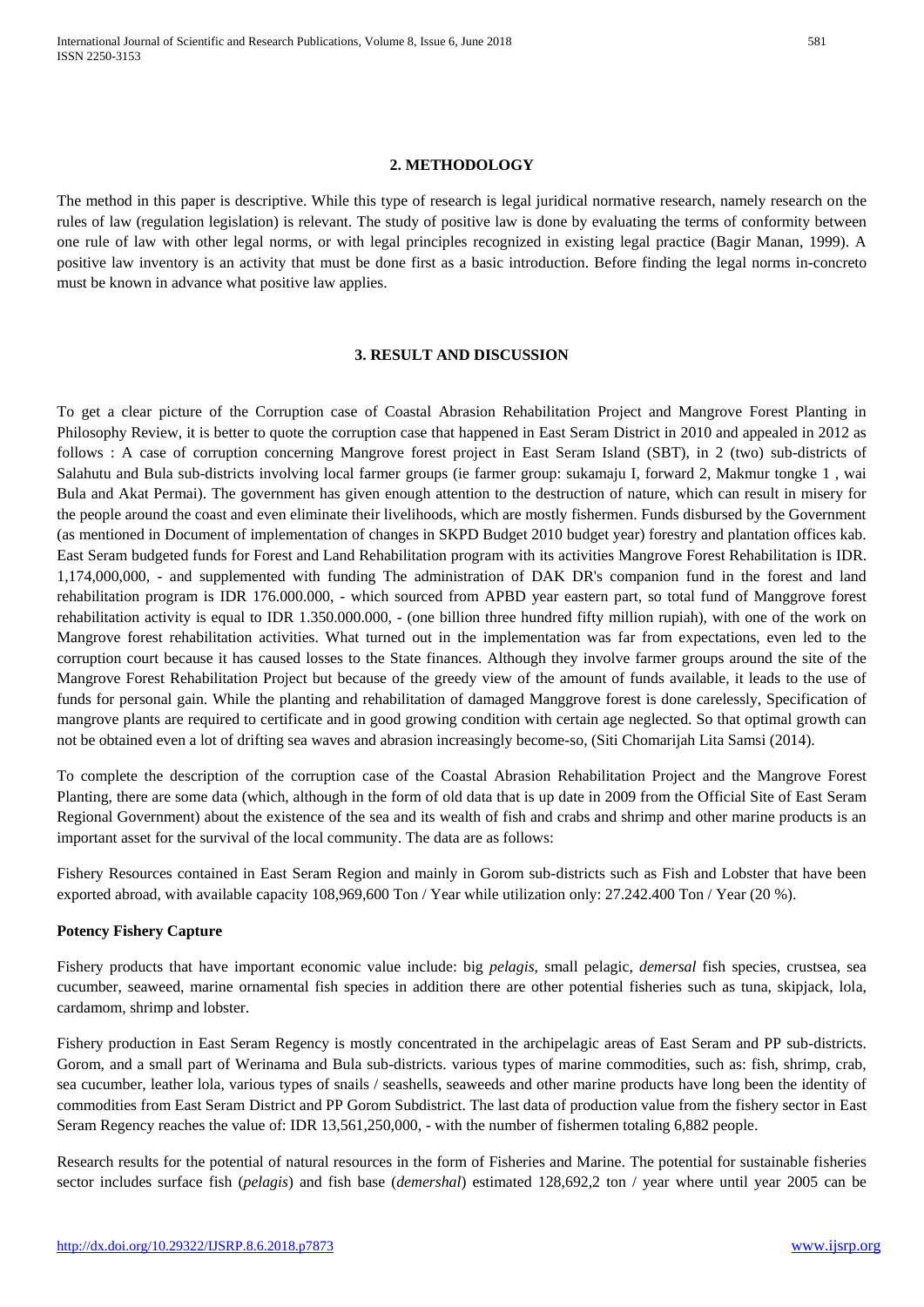managed 9,340,6 ton (7,79%) with production value 13,561,250,000. Besides, there are still many marine potencies of high economic value such as sea cucumber, lola, squid, shrimp penaide, etc ..

Which is included in the priority of choice in SBT in 2008. (source idem top) Marine and Fisheries:

- a. Improving human resources, fishermen skills and cultivation
- b. Improving the development and prosperity of the community in the small island area by coordinating and declaration of marine development programs.
- c. Rehabilitate and improve the physical function of ecosystem habitats, as well as optimize the use of coastal space.
- d. Improving facilities for catching and using infrastructure technology
- e. Improving the quality of capture fisheries production and cultivation. (Official Site of SBT District (2009).

The description of a case, if completed with various related data will give a more complete picture of the existence of a case. So it will make it easier to make an assessment and be more wise. As in the case of corruption in general, if it has been submitted to the court both at the first level of Corruption Court and the level of appeal then used is the provisions contained in the positive law in our country. Among them are Law Number 31 Year 1999 concerning the Eradication of Corruption Act jo Law Number 230 Year 2001 regarding Amendment to Law Number 31 Year 1999 concerning Eradication of Corruption and Criminal Code. After the criminal sanction for the defendant, it is expected that the verdict can provide a sense of justice for the parties who lit and also give benefit that is primarily for the wider community.

Why the problem of corruption becomes interesting when viewed from the point of view of philosophy, according to the author is because it is expected to appear the values of wisdom of the judgments imposed. Is not philosophy there and is learned because of a sense of amazement, dissatisfaction, desire to ask and doubt. So by using philosophical thought that a deeper thought to be able to find the truth is expected to answer the problem better. Finally, it is hoped that someone who has studied law philosophy will be awakened to encourage law enforcers to dare to uphold truth and justice especially judges. The judge should pay attention to the element of justice in the judgment because often people forget that the element of justice must basically be attached to the decision given by the judge. (Nomensen Sinamo, quoting from Harkristuti Harkrisnowo (2003: 28)

In producing a verdict that can satisfy the sense of justice, although of course it will be difficult to satisfy both sides of the litigant, but can be attempted by trying to find and explore the truth values contained in a problem (case) carefully. In Science there are several kinds of truths such as absolute truth, Relative truth, Speculative Truth, Correspondence Truth, Pragmatic Truth, Normative Truth, Religious Truth, Philosophical Truth, Aesthetic Truth, Scientific Truth, Theological Truth, Ideological Truth, Constitutional Truth and Logical Truth In the case mentioned above, which may be used in this case include:

- 1. Normative truth, that is truth based on a standard social system. For example, custom demands or social agreements that have long been valid in the cultural life of the community concerned.
- 2. The truth of correspondence, the truth that is based on objective reality. Correspondence truth criteria are characterized by the relevance between statement and reality, between theory and practice.
- 3. Philosophical truth, is the truth of contemplation and reflection of the philosopher called the nature, although subjective, looks profound because through existential living is not just intellectual experience and thought. (Beni Ahmad Saebani, 2009)

By using some of the truths that have been described, it can be said in a normative truth is that there has been a long-standing social agreement in the community of SBT Regency (East Seram) associated with the coast and natural resources contained within the territory of the sea .. Natural wealth is God's gift to the local community. Well maintained natural wealth, certainly can be used for the survival of the livelihood of indigenous communities. Similarly, in the area of mangrove forest plantation and coastal rehab from abrasion. This can also be proved by the truth in a correspondence between the conditions in the field of the project implementation and the provisions of the contract agreement with the normative values in the community.

In the execution to try to get into the realm of philosophical thinking, the author uses what John Austin's basic idea of legal positivism puts in his book The Province of Determined Jurisprudence (1832). Austin explains that legal philosophy has two important tasks related to two dimensions: (Anonimous, 2015a).

In the dimension of analytical jurisprudence, the task of legal philosophy is to analyze the basic concepts in law and the legal structure as they are. For example, when we ask the question of what a law is, this question is one example of typical questions posed by legal thinkers as a starting point for analyzing and then trying to understand the basic concepts.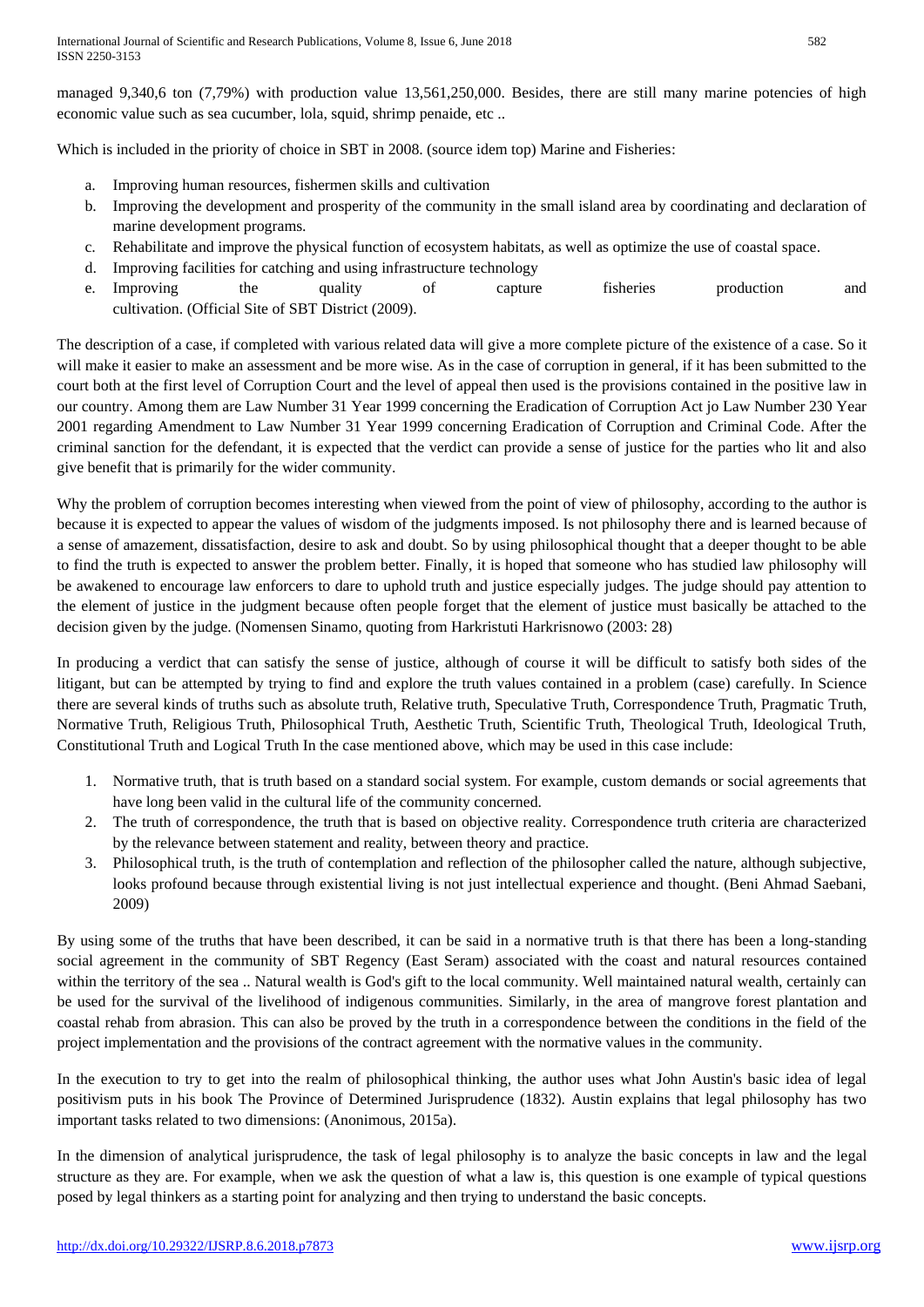In the dimension of normative jurisprudence, the task of legal philosophy is to try to evaluate or criticize the law by the point of departure is the concept of law as it should be. An example of the main questions raised in this section is the legal reason is called the law, why we have an obligation to obey the law, which basis of legal validity, and so forth. Based on these questions this second dimension concerns the ideal dimension of the law itself.

## **Law as Command (Law is Command of a Sovereign)**

According to Austin, law must be understood as' command. 'The law is always a collection of command commands (laws are commands). The law is always a commanding character. Thus, according to Austin, the key word in jurisprudence is command. The law prevailing in society is the general command of a political entity with sovereignty, the supreme political authority. Or, Austin calls it sovereign: a sovereign ruler over its citizens. This authority functions to regulate the behavior of every member of the community. The holder of this supreme authority may be by a group of people or just one person. Requirements for the holder of this supreme authority include: first, the holder of this authority must be a person or group of people who are obeyed by all its citizens without exception. Second, the holders of this authority (either one person or a group of people) disobey no one. That is, the holder of this authority is the absolute ruler, the master of all, not under other rulers. He is the supreme ruler.

Departing from this Austin thought, we can see that the source of the law is the supreme ruler who is de facto obeyed by all citizens or members of society who are in his territory. He does not bow to anyone. Thus, the command (law) is the imperative of the ruler. Here, Austin seeks to account for the validity of the law by referring to a 'factual' or 'source' which is in fact empirically recognized as having the authority to create law.

Furthermore, Austin said that law must be understood in the sense of command because the law should not give room to choose: whether obey or disobey. The law is non-optional. That is, the command issued by the sovereign must be obeyed by all its citizens without exception and without choice.

Thus, according to the authors of Austin's opinion about the existence of command of the authorities (the authorities) about certain rules that must be obeyed by the community. And there is a clear dividing line between the ruler and the common people, namely that the ruler (Superior) has no obligation to obey the rules made. This will be very vulnerable to use, especially in the conditions of a society that is growing rapidly and the more complex the problems encountered. Can be imagined if the regulators do violations and do not get sanctions, of course will arise chaos. This is because perpetrators of violations of a rule can be made possible by all (both rulers and ordinary people).

What is said by John Austin is getting a reply (criticism) by H. L. A Hart. About the existence of 3 (three) main weaknesses are: 1. What if Sovereighn die then there can be ambiguity that is whether there will be continuity of law made by Sovereighn or not ?, 2. The law should apply to all (all members of society without exception, good he as a ruler or just an ordinary citizen), 3. Jhon Austin has failed to distinguish the concept of "being under obligation" and "under duress. And over some of these weaknesses Hart gave arguments in the book he wrote.

According to Herbert Lionel Adolphus Hart (also called H L A Hart or Hart) in Theory contained in his book, The Concept of Law (1972), that law must first be understood as a regulatory system of two kinds: primary and secondary obligations.

## **1. Regulation of Primary Liability**

There are habits within each community. Examples are: courtesy or etiquette that guide behavior. Primary Regulations can apply effectively if:

- a) making restrictions on violence (free), theft and dishonesty (fraud); in order to live side by side
- b) get majority support (because without majority support will be weak); and
- c) the community has relatively primordial attachments (eg blood ties, feelings and beliefs).

Since the primary rule is still in a very simple form and not a legal system, it does not have a legitimate authority as a determinant (judgment) so that there will be uncertainty if there is a conflict. Especially if conflict exists outside of the small community.

## **2. Secondary Regulations**

Secondary regulations are expected to be able to provide answers to 3 (three) weaknesses in the Primary Basis Rule namely: not forming a system (still scattered), is static and inefficient. Thus the secondary rule at its core serves to further regulate the primary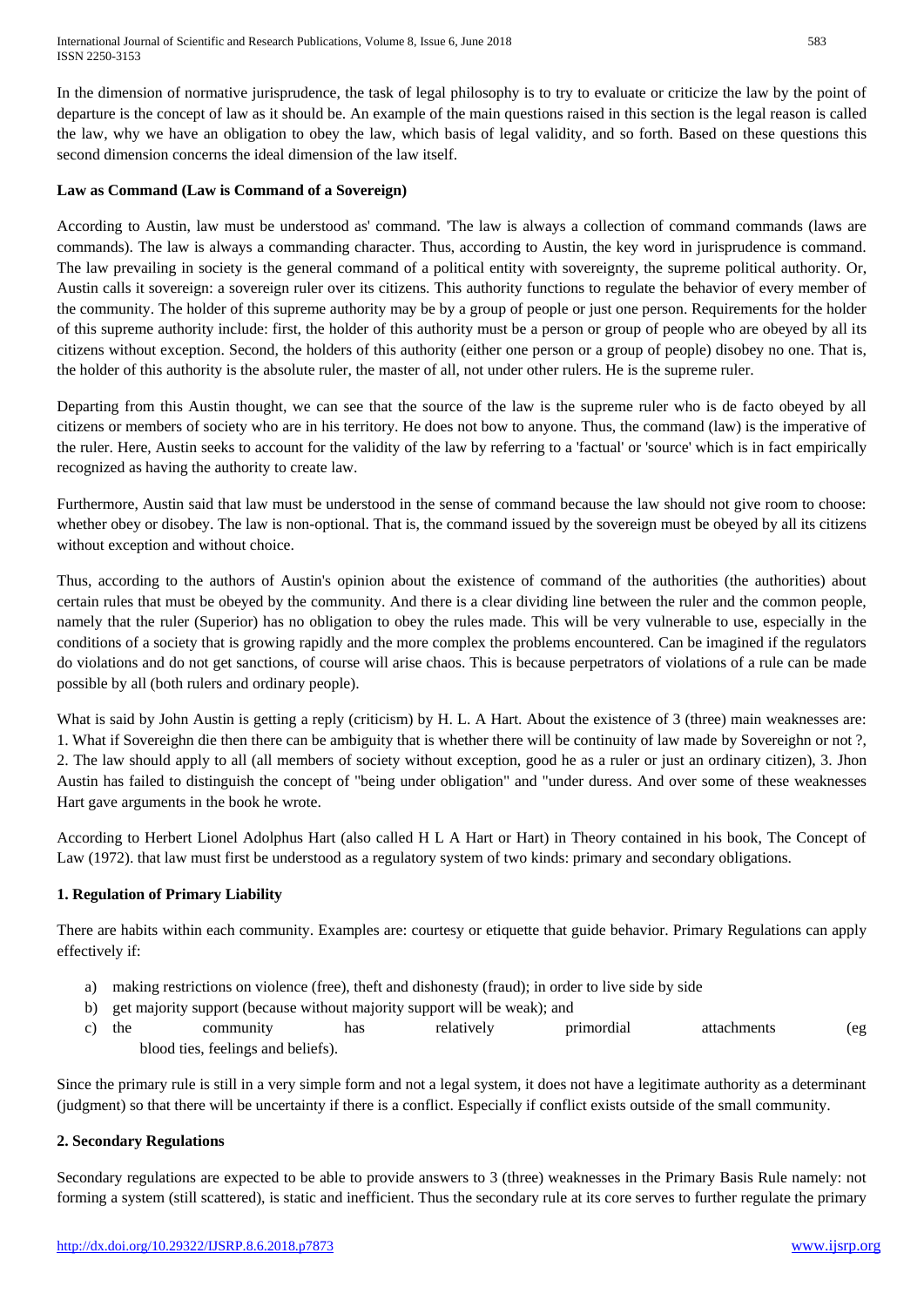rules. Hart distinguished this secondary rule into three more sections: recognition rules, change rules and adjudication rules by a court (judgment and conflict resolution).

In the case mentioned above, in the area around the coast where the project of Corruption of Coastal Abrasion Rehabilitation Project and Mangrove Forest Planting in Seram Timur District, there are certainly indigenous people who have a more complex regulation of what is expressed by Jhon Austin namely Law as Command ( Law is Command of a Sovereign) as well as the Primary Liability Regulations as described by HLA Hart. But it has had traditional values believed by the ancestors of the local community, and has become a guide for solving the problems that arise in the interaction of daily life between the local community and in dealing with the community outside the increasingly complex customary territory.

## What is customary law?

Customary law is an indigenous Indonesian law that is not codified in national legislation. Laws that have long been adhered to by indigenous peoples in various regions of Indonesia, and are recognized to the present day as one of the lawful, fully valid laws in the country. Currently, custom law is still applied by indigenous Indonesians, laws governing indigenous heritage, customary marriage, and other matters governing regulation within a cultural culture. The oldest legal type that has ever been owned by Indonesia to date is still implemented by the community, and recognized by the state. (Anonimous, 2015b).

At first glance the case above looks like other cases of corruption. But if we look for a moment against the object of corruption in the form of mangrove forest planting in order to prevent coastal abrasion and maintain the habitat of shrimp, crab and fish in the region of East Seram. So it becomes not wise enough to only see from the side of the nominal value of money in corruption by the defendant. Why is that? It is necessary to see how vital the existence of the abrasion rehab project and the planting of the mangrove tree and what if it fails.

The impact on the lives of local people who live near the beach and livelihood in daily life is as a fisherman. Of course it would be fatal if the beach is continuously eroded by abrasion, and the habitat of biological riches (in the form of ecosystems of fish, crabs, shrimp or other marine animals and plants) becomes disrupted. The planting of mangrove trees is highly desirable, so any behavior that causes the project to fail is highly untruthful. Because the fishing community is the majority of the lower class society (poor). The poor must be guarded from ill-treatment that will make their lives more miserable / suffering. Indiscriminate mangrove forest planting shows no empathy at all in the lives of the poor. The result is very fatal for the life of the fishermen in the future. It also concerns the continuity of indigenous peoples in the local area as well as the continuity of their grandchildren in search of livelihoods.

Similarly, the continuing application of the rules made by the authorities, required a more complex thought on this matter. So that people can run their daily activities with a comfortable and orderly, without disturbed by the rules that will change too often. Indeed, policy is very much in favor of the interests and livelihoods of local people, but in reality it is not sufficient with just a policy. Especially if the policy is in the can from the central government that is not necessarily accommodate input from the region. So in the level of implementation will be difficult to achieve the expected results together.

Often there is also concern that the circumstances and purity of customary law will be lost, due to intervention from the State in the form of regulation. This is because of the many perspectives on the diversity of customs and cultures that exist in our country. So it can be ascertained each region has the characteristics of each of course not easy to make it a unity without mutually intervene. Because the state has a tool that can be used as a tool of coercion (if necessary) the existence of customary law becomes "vulnerable" to be exploited for the sake of the authorities. For that we need a formula that can provide coolness for customary law in the national legal space.

Therefore, indigenous peoples should not allow their *custom* law values to slowly but surely become dead, because it is indispensable for the participation of the community as a form of sense of responsibility for their children and grandchildren in order to be able to become the next generation of the tough. That is the form of participating assist in the implementation and supervision of policies that (may) actually have sided with the needs of the community. Like when the implementation of mangrove planting projects, should the local community be involved. They certainly better understand the "natural language" so that it can know when the best time to do planting and how the treatment in the next treatment. So that eventually the planting will work well.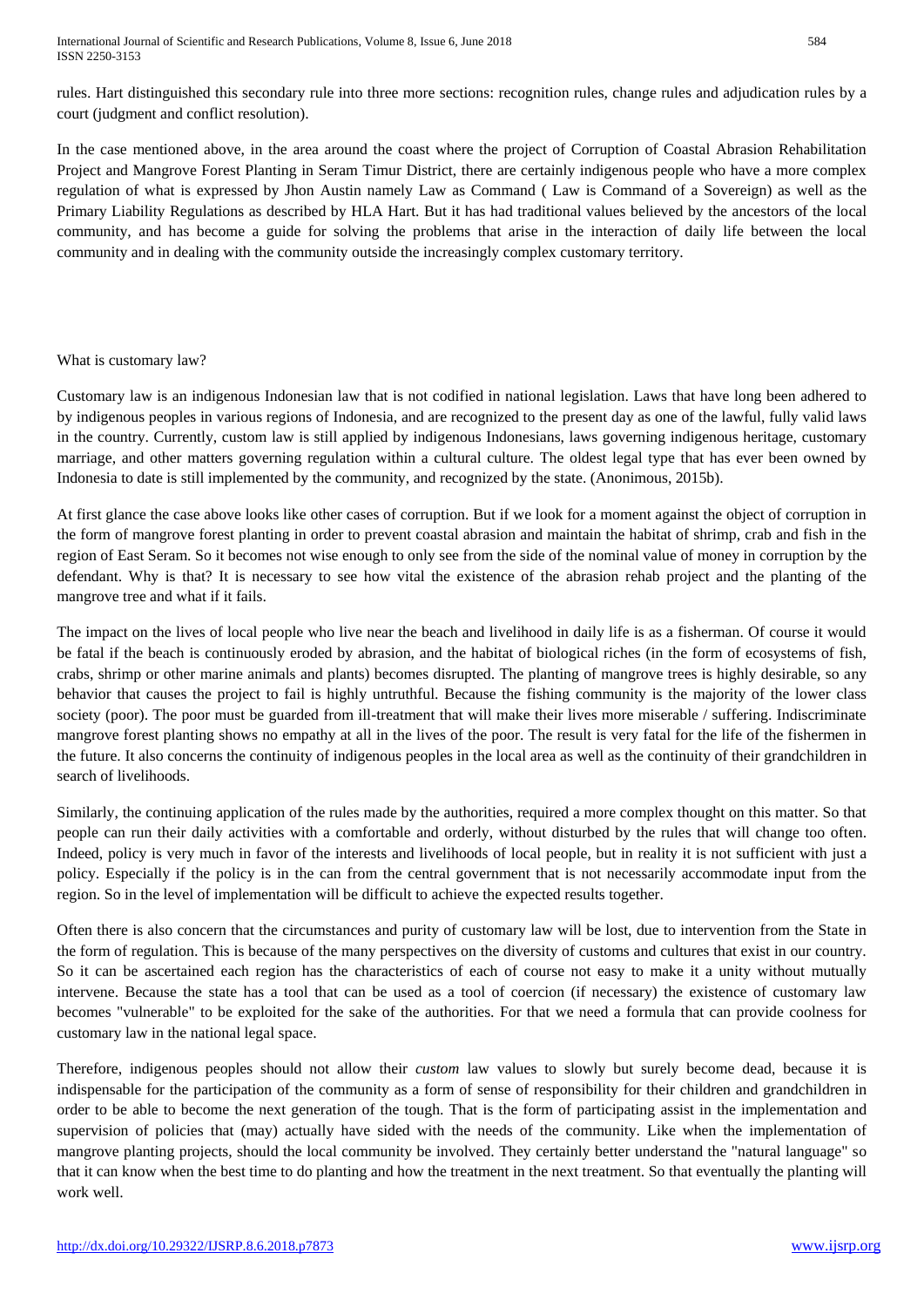International Journal of Scientific and Research Publications, Volume 8, Issue 6, June 2018 585 ISSN 2250-3153

But a responsible attitude and a sense of belonging must be respected, because it can prevent and minimize the existence of corrupt behaviors. So strict sanctions are required for those committing the offense, not only with the positive law but also the support of local indigenous peoples. In many situations, indigenous cultures everywhere are always tied to leaders. Therefore, the exemplary of indigenous leaders is a fixed price. The local customary law community, will still respect its customary values if the *custom* stakeholder is authoritative. So the integrity of the customary stakeholders is something that can not be negotiable and becomes a fixed price.

An example is customary law in Bali (Executing customary law / guardian customs called *Pecalang*). A *Pecalang* understands the customary rules of the community and guards its implementation well. So that people can live in harmony, although customary law still exist but does not interfere with the existence of state law. It is even possible to complement each other. If a case / problem has been resolved customarily, but still be brought to justice. So a judge must understand whether the customary law that has been implemented has been fair enough so that no longer need to get sanction for the second time.

There are several systems or concepts that have been entrenched as a result of people's understanding and interpretation of their environment. The truth if it can be functioned properly will be able to help prevent the occurrence of cases of corruption as mentioned above. And it should be maintained because it is very important for the tale of harmonious society life, both in social life and life coexist with nature. Are as follows:

## **1. Concept Of Questions.**

Every village / custom in Maluku owns and knows their boundaries on land or sea. These boundaries are usually characterized by natural borders such as headwaters, rivers, trees or rocks. In the concept of Petronas there are Land Inquiries and Sea Guards.

## **2**. **The Concept Of Mono Dualism.**

It is the perspective of a way of thinking that views its environment as a unified whole (eg Lao Dara: Sea-land, Lanit-ume: skyearth, Pante-mountain, beach-mount).

## **3. Concept Of Pamali Place.**

is a place that must be respected, protected and maintained and if violated it will get wretched. The real concept is to preserve nature (forests, springs and headlands) in order to stay in function.

a. Sea Zone; classified into several zones indicating claims over marine territories relating to fishing limits, use of technology / fishing gear. What is also worth noting is the supervision, guarding and enforcement by certain community groups that control the area. For example: people in eastern Seram (garogos) classify their seas in some zones (Lawena is a coastal area, tansoa is a seaboard with seawater, *moti* is a tidal / shallow area where the water is green or light blue, *arat* is the area between shallow sea and deep sea, methane name is deep sea).

b. Land Zone; the management system and land use are divided according to their designation (*kintal* is around the house with varied crops, *Kabong* is cultivated and cultivated crops, *Dusun* has varieties of trading plant crops, fruit and vegetable trees, Aong is a former garden deliberately abandoned to restore its fertility, *ewang* is a forest where hunting and looking for wood).

b. Land Zone; the management system and land use are divided according to their designation (*kintal* is around the house with varied crops, *Kabong* is cultivated and cultivated crops, *Dusun* has varieties of trading plant crops, fruit and vegetable trees, *Aong*  is a former garden deliberately abandoned to restore its fertility, *ewang* is a forest where hunting and looking for wood).

## **4. Concept Of Sasi**

It is a local system of natural resource management that is a temporary prohibition to extract resources from existing natural resources both in marine and terrestrial areas within the community. In the *sasi* there are rules and sanctions (penalties) which under its supervision are supervised by *Kewang* institution (a task supervisory unit of petition) in charge of controlling the utilization of natural resources. (Siti Chomarijah Lita Samsi (2014).

If local customary law is in place, local people can be optimized and will be very helpful to take care of it (this is possible by empowering the existence of *Kewang* in Maluku as well as *Pecalang* in Balinese custom). So the welfare of the community is more likely to be achieved, because they can have hope to get more catches. And a more prosperous society will be more willing to participate in supervising projects that are beneficial to the welfare of his life.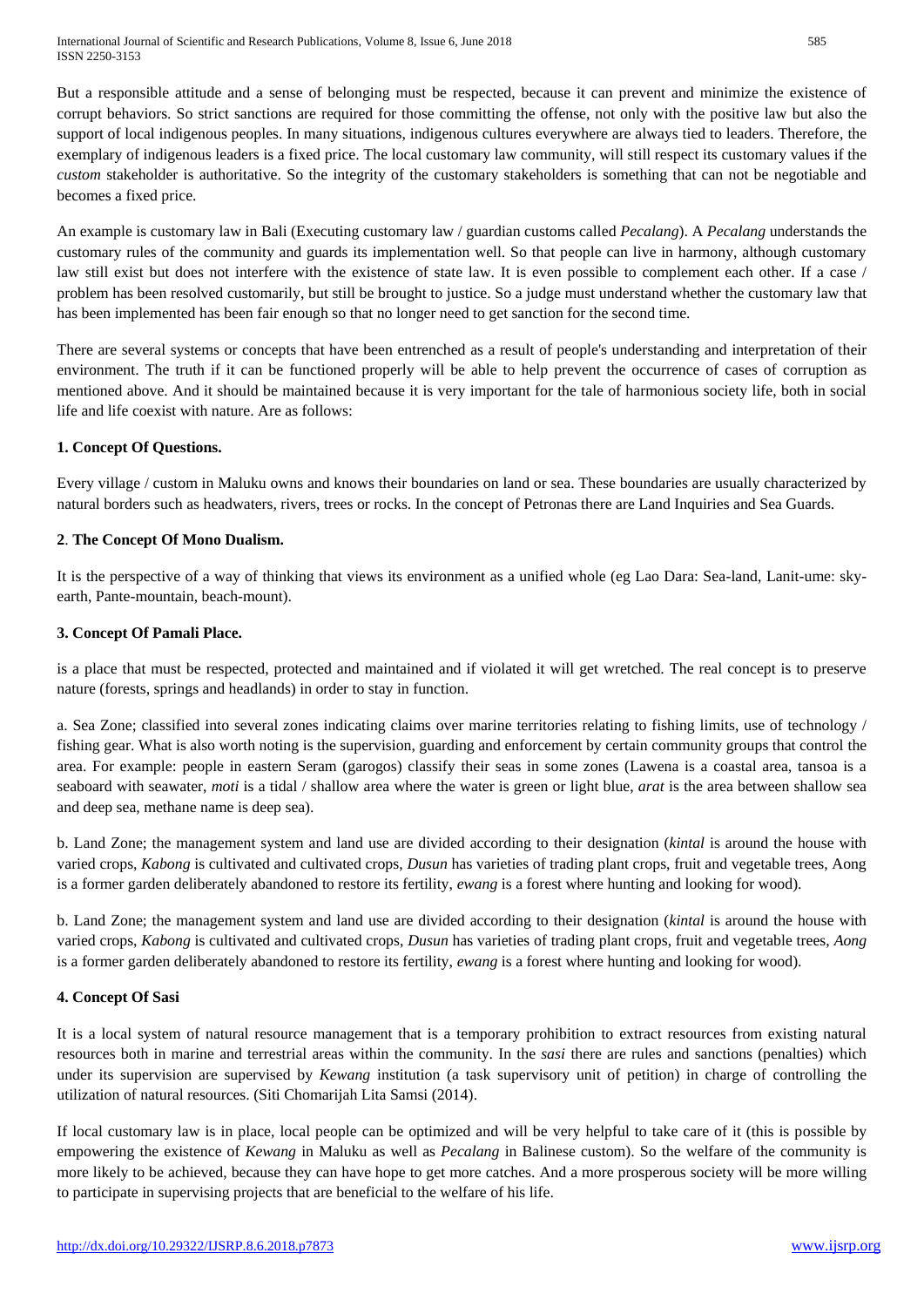Similarly, supervision in marine areas will be more efficient when utilizing local community resources. Because the marine biodiversity may be included in the ownership of local indigenous peoples. So that the Supervision of the Wealth of marine areas, if involving the local community is expected to be more effective and efficient. Should the wealth of the sea in exploration, especially to meet the life of the community. It is not impossible, with a genuine effort to realize the synergy between the existence of customary regulations (in local indigenous communities) with the provisions of the law of the State (positive law) that is assertive. Thus emerged a regulation capable of protecting the community that resulted in the welfare of the community can be realized. The end is certainly expected to diminish corrupt behaviors. This is in line with Hart's view that:

The failure of the Corruption Eradication Commission, as well as institutions of police, prosecutors and courts in the absence of corrupt behavior, and even the failure of the government in this case the failure of the Ministry of Justice and Human Rights, as well as the Correctional Institution in restricting the behavior of corrupt prisoners, then it is a form of failure to achieve prosperity and the common good of the nation and society of Indonesia, as a form of survival. (SEM Nirahua et al, 2013).

According to the author, it is true that a society that is vulnerable to corrupt acts often occurs because of lack of welfare in their daily lives. But what is required by Hart for a criminal act of corruption does not occur, always required the welfare first in the life of the community. In a sense, there is no hope (eradication of corruption in all ways and forms) if the condition of society is still not prosperous. But based on the fact that there is in our society (in the State of Indonesia) where corruption is always ranked among the countries in the world. The perpetrator is not an individual who lives below the poverty line or the less fortunate. But instead done by people who are clever, wealthy and even wealthy and powerful who were more greedy as well.

For corrupt behaviors that may be 'almost' deemed reasonable by village or sub-district level society may be done by the lesswell-off populace. But for Corruption cases that enter the legal domain and then handled by the Corruption Court, most of the perpetrators are people who can be said to be prosperous life. In the sense of the middle and upper classes, who usually have a position and not infrequently they are people who are respected or respected in the environment. This shows that, corrupt behavior is not only due to lack of welfare in a society. But also because of the factor of the greedy nature. Because you want to keep going / survive in a luxury lifestyle regardless of the interests of others. So that justifies any means to fulfill his wishes, although it is no longer a necessity of life for him.

Corrupt behavior has covered from the executive, judicial and legislative branches. And from the lower classes to those who claim to be honorable, from those who work in the real sector to the formal sector. Therefore, it is necessary to formulate the right formula to be able to get out of the situation of the State already with corrupt behavior from all sides of nation and state life in this country.

If seen from the definition of a State in its function as a community organization in the implementation of the livelihood of its citizens it can be stated as follows: (Anonimous, 2015c).

Welfare State itself is a response to the concept of nacht-wachter staat (night wachman state, country guard night). In the guardian state of the night, its basic character is liberalism, which developed in the mid-to-18th century, largely because of the impulse of understanding of the Invisible Hands contained in Adam Smith and David Ricardo's The Wealth of Nations: An Inquiry into the Nature and Causes (1766). In this liberal system, the role of the state is minimal, so it is often said to be the minimum state or minarchism, a view which believes that the government has no right to use the monopoly to impose or regulate relationships or transactions between citizens. In other words, the government put forward laissez faire approach in creating prosperity. Instead, the market mechanism gets a large portion in meeting the needs of the community. The state / government only has the function / role of citizen protection from assault, theft, breach of contract, fraud, and other security disturbances. So it is not strange that the state institutions established in the liberalism system are also only institutions that deal with security aspects, namely military, police, judiciary, firefighters, including prisons. Beyond the institutions dealing with security issues, it is still possible to establish other institutions that are associated with taxation. In practice, this liberalism system often brings consequences of social inequality and economic injustice because of the widespread practice of exploitation de l'homme par l'homm, nation par nation, resulting in poverty and severe inequalities between community groups.

This is the situation behind the emergence of socialism, or a new idea that requires more intensive government intervention in the economic field and all spheres of public life embodied in the form of welfare state.

In Indonesia, the State in addition to functioning to secure also provide prosperity for all citizens. This is as stated in the State Goals of Indonesia in the opening of Indonesia in the preamble of the 1945 Constitution of the State of the Republic of Indonesia is as follows: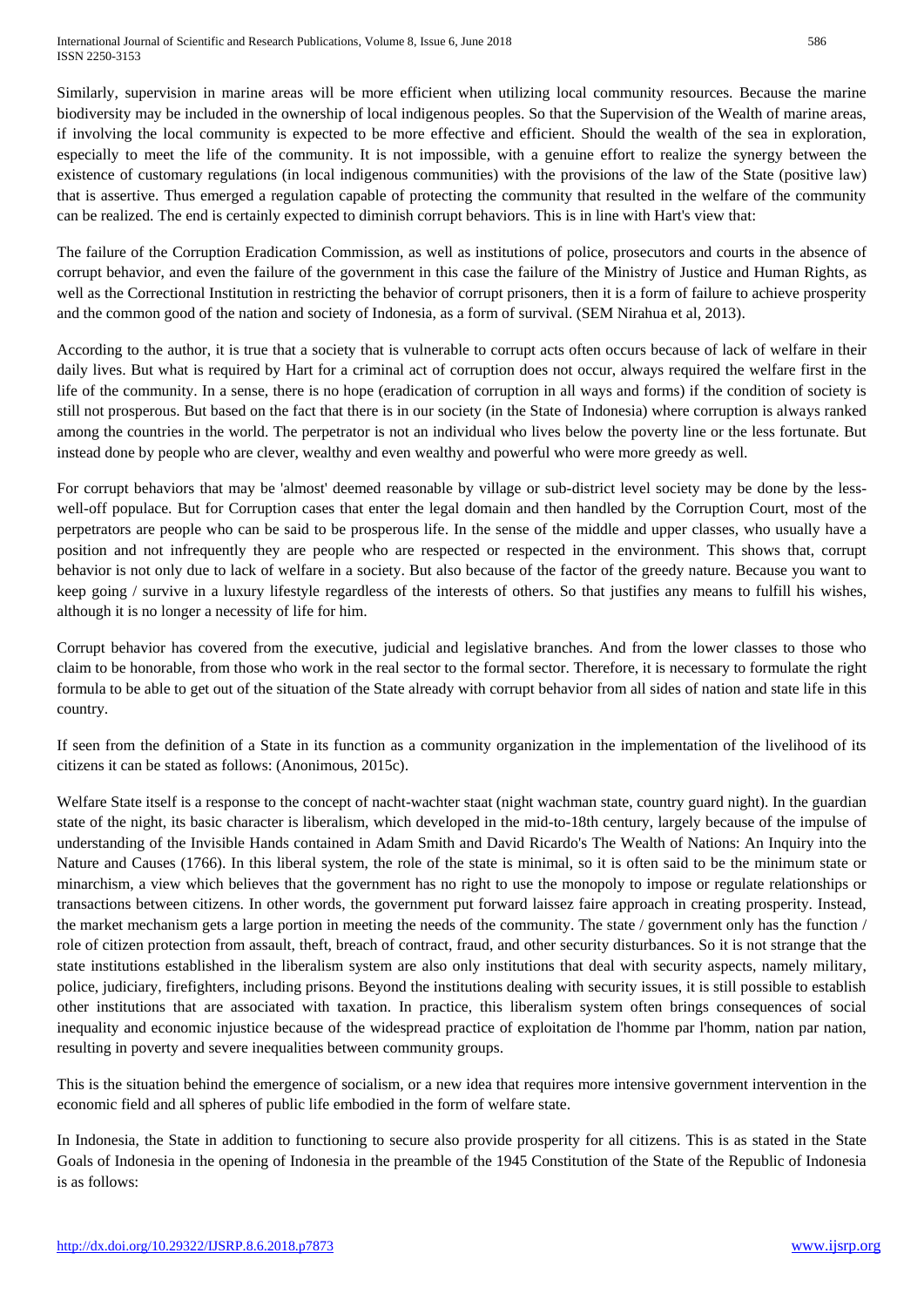International Journal of Scientific and Research Publications, Volume 8, Issue 6, June 2018 587 ISSN 2250-3153

- 1. Protecting The Whole Indonesian Nation And The Entire Indonesian Blood Spill
- 2. To Promote The Common Good,
- 3. Educating The Nation,
- 4. Implementing a world order based on independence, eternal peace and social justice,

The state is seen as a night watch country, its basic character is liberal or liberal. So a government has no monopoly / imposing rights in managing relationships / transactions that take place between citizens of one country with other citizens. So that the State only has the authority in conducting security, so that the condition of society becomes unstable in the field of economy. Seeing the condition of the Indonesian economy, the number of poor people and unemployment is still very alarming. The availability of employment increasingly incapable of accommodating the number of graduates from various levels of education.

Why is that? This can happen because of the absence of State intervention in strategic policies in economic matters. So the protection of the weak / vulnerable groups against strong community groups becomes minimal or even nonexistent. In a free economic transaction without the existence of rules favoring the poor / poor, it makes the rich class richer and the poor will suffer more. Certainly can cause instability that can shake the existence and survival of a State. And in the end bring up the idea of a welfare state.

The root of the problem is actually the corrupt behavior of officials. But combating corruption is not as easy as turning a palm. The success of eradicating corruption crime is also no sign of cheering up, even more and more perpetrators of corruption and evenly existed in almost all sectors. And if it is linked to the case of corrupt coastal abrasion rehab project and mangrove forest planting, then we can see the real form of the unsuccessfulness of our country to achieve what is aspired. So that the achievement of welfare for all of Indonesia, until now still only rhetoric.

As for the discussion what can be done a judge (as law enforcement), in order to seek decisions that give optimum benefits to indigenous peoples?

Can be put forward as follows:

Article imposed in the Corruption of Coastal Abrasion Rehab Project and Mangrove Forest Planting is Article 2 paragraph (1) or 3 Corruption Act. The main difference in the article is that Article 2 paragraph (1) is about unlawful acts with a minimum sanction of 4 (four) years imprisonment and a fine of IDR 200.000.000, - (two hundred million rupiah) and article 3 (three) on abuse of authority by state official with criminal sanction of at least 1 (one) year imprisonment and fine (tentative may be imposed or not charged) that is minimum of IDR. 50.000.000, - (fifty million rupiah).

To decide on which article to use, it must also consider the sense of justice. Concerning Justice, I can refer to Plato's view. According to Plato justice can only exist in laws and legislation made by specialists who are concerned about it. For this term of justice Plato uses the Greek word "Dikaiosune" which means wider, which includes individual and social morality. The explanation of the theme of justice is illustrated by the experience of a wealthy merchant named Cephalus. The merchant emphasizes that great profits will be gained if we do not lie and do not cheat. Fair about human relationships with other human beings.

Aristotle, was the first philosopher to formulate the meaning of justice. He said that justice is to give to everyone what is his right, fiat jutitia bereat mundus. Furthermore he divided the justice into two forms namely;

- 1. First, distributive justice (is justice based on the amount of services provided), is the justice prescribed by the legislator, the distribution of services, the rights and the good for the members of society according to the principle of proportional equality.
- 2. Secondly, corrective justice (based on equality of rights regardless of the amount of services provided), namely justice that guarantees, monitors and maintains this distribution against illegal attacks.

The corrective function of justice is principally regulated by the judge and re-stabilizes the status quo by returning the victim's property or by compensating for his lost property.

The flow of Utilitarianism by Jeremy Bentham, presents one of the periodic movements from the abstract to the concrete, from the idealistic to the materialistic, from the a priori to the experiential. According to this flow, the purpose of the law is to give as much benefit and happiness to the citizens based on the social philosophy which reveals that every citizen craves happiness, and the law is one of its tools.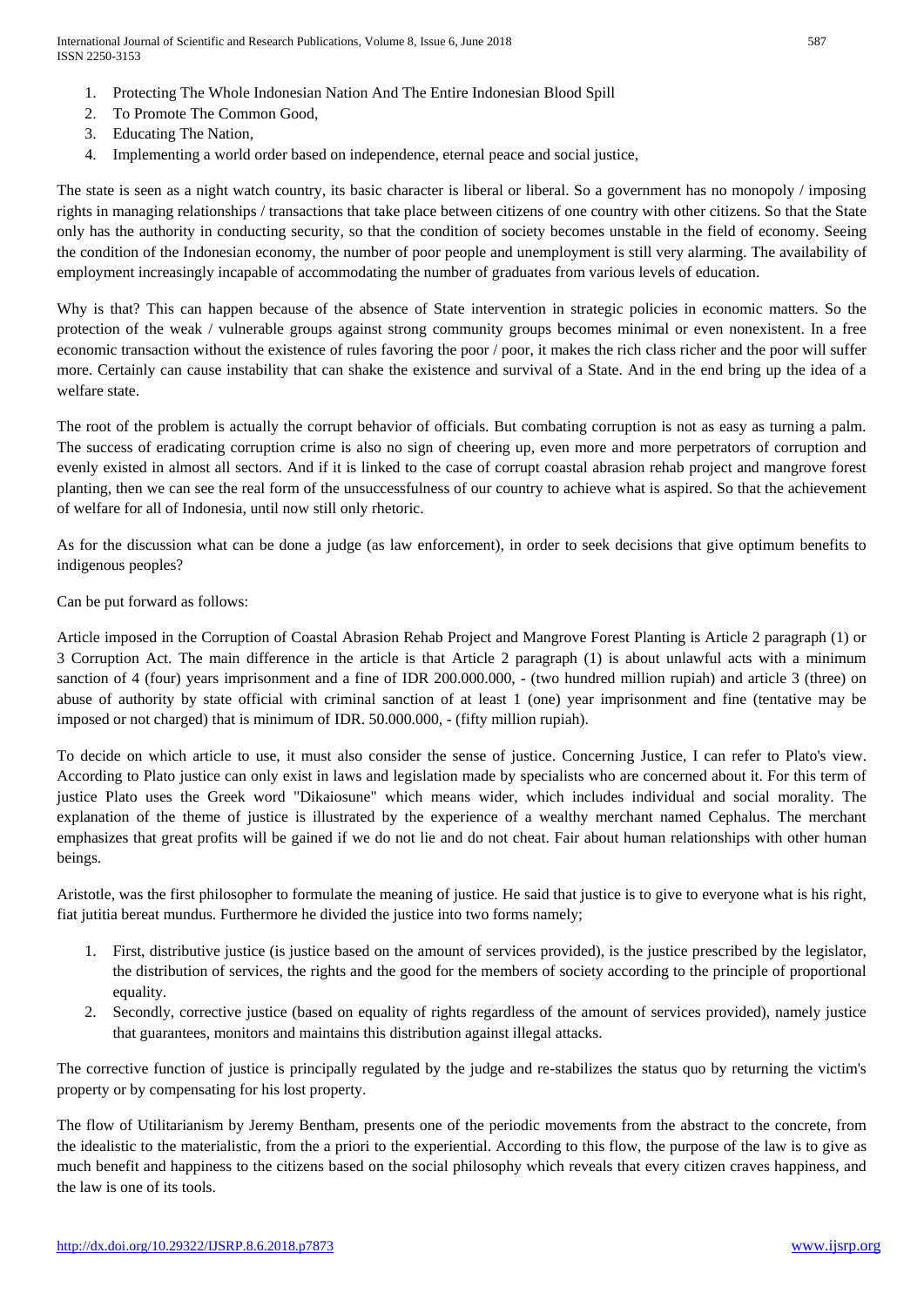According to the authors, to achieve the goal of justice, the usefulness and certainty of the law in the application of which articles will be imposed, must use conscience. Certainly not in the sense of being carried away, therefore the conscience must always be guided by clear and intelligent minds capable of thinking intelligently. Which in general, can the author put forward as follows:

- 1. Have the ability to understand the laws and regulations on which to base a decision.
- 2. Extending insight into the circumstances of the local community in which a judge is in charge.
- 3. Conduct polite and ethical conduct or behavior as set forth in a joint regulation between the Supreme Court of the Republic of Indonesia (as the Internal Supervisor) and the Judicial Commission (as external supervisor) as outlined in a Code of Judicial Conduct (PPH) which is a code of ethics for a judge.

With regard to morals, for a judge is something that can not be underestimated. So much pressure and temptation may come unnoticed, because for someone who is in contact with legal matters may justify any means to win or escape from the bondage of the law. To be able to face these challenges, strengthening morality as a person who has been called the "representative of God" is no longer an option but an obligation. Understanding the importance of morals, writers can convey what has been put forward by H.L.A Hart as follows: (H.L.A. Hart, 2013).

In Moral the general form of tangible pressure is the appeal to respect the rules as something important itself, presumably shared by those directed by the moral. Thus, moral pressure is typically, though not exclusively, conveyed not by threats or appeals to the fear or interest of the people, but by reminding people of the demands of morality and the moral character of the intended act 'it means a lie', 'that means we break a promise '. In the background there is an analogy between the 'internal' morals and the fear of punishment; because it is assumed that protests will bring shame or guilt into the intended person: they may be 'punished' by their own consciousness.

4. Be simple and not luxurious.

5. Able to limit the scope of his association both when running the service or outside the official.

And it will be even better, if in doing his work a judge, in addition to observing the provisions of the law should also pay attention:

- 1. Trying to understand / understand customs in the local area where he is in charge (To minimize the unwanted impact of the judgment he dropped).
- 2. The consequences of such crimes, both in the short and long term. Especially for the survival of local communities (fishermen and farmers in SBT);
- 3. The Behavior of the Accused in court and outside the court (eg, courteous, coercive or cooperative, showing remorse for his actions or not);
- 4. Dependents of the family who must be held accountable by the Defendant;
- 5. Position of perpetrators in the community (as community leaders / exemplary);
- 6. Previous pre-agreed collective agreements between relevant agencies; and
- 7. Jurisprudence.

As a normal human being a judge, it is possible to make mistakes because of various desires and temptations. Therefore required a firm attitude, trained and wise to be able to control various desires, which can lead to the abyss of humiliation. This is very important because what a judge determines, can cause sorrow for the parties who submit the problem to be handled. .The unconscionable attitude will lead to an error, therefore a judge should have: (Zainal Abidin, 2000).

The power of Intellect on the will can be developed further. Desire can be controlled or directed by knowledge, as long as the intellect knows more about our own desires. The more we recognize our passions, the less we are overpowered by the passions and nothing will protect us from force or external force, in addition to the control of ourselves. The vis tibi Omnia subjicete, subjicete ratione - if you want to make anything subservient to you, then submit to your ratios. The most amazing of all that is amazing is not the conquest of the world, but the conquest of oneself.

## **5. CONCLUSION**

In Hart's view, the Primary Liability Rule can be asserted in the presence of a Secondary Regulation that is in the form of a recognition regulation (the character is to be called a recognition regulation is an obligation which obliges society to acknowledge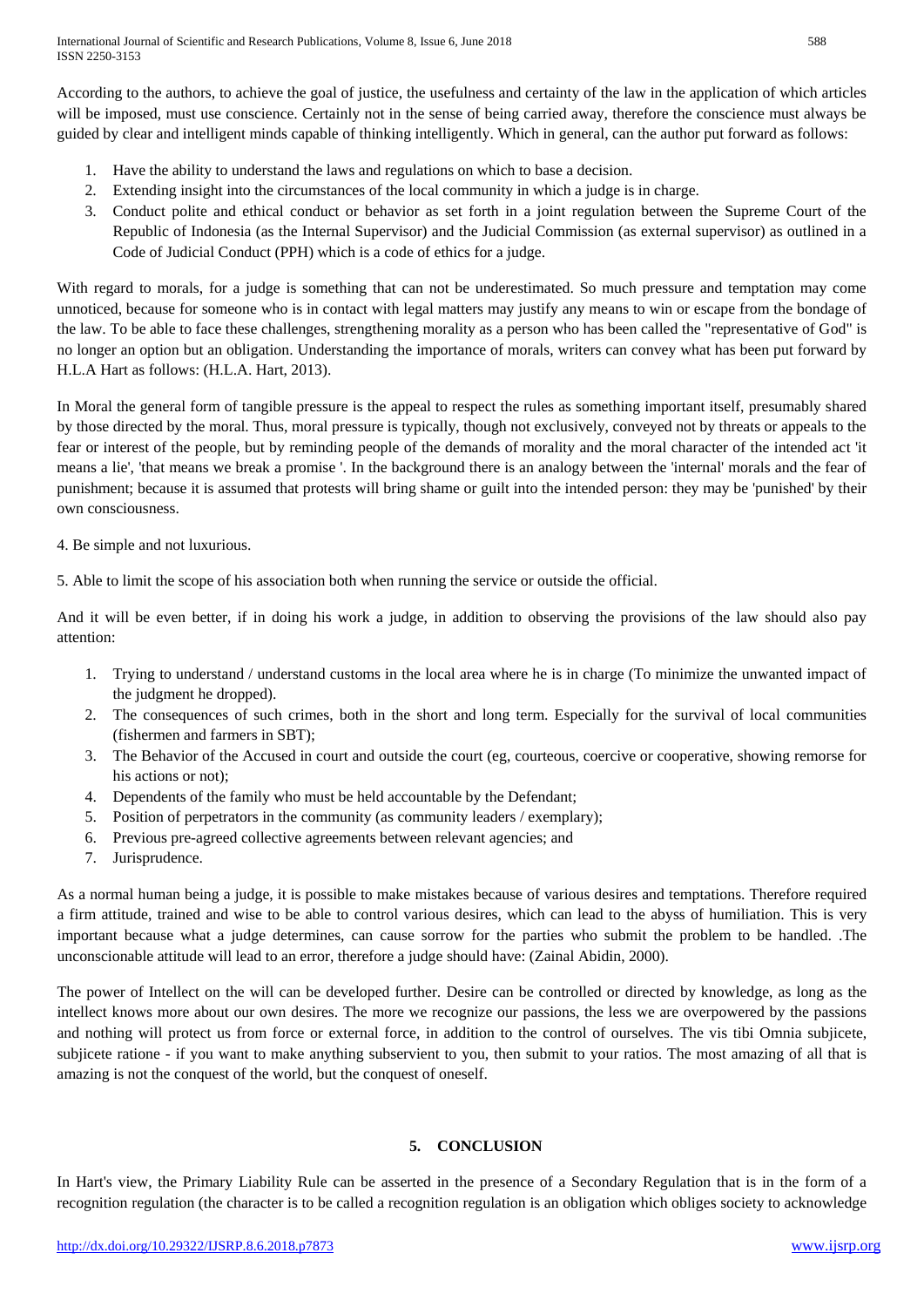or support it), regulation of change (at this stage to the idea of the necessity parliament) and regulations for the assessment and resolution of conflicts (this is to address in efficiency in the Primary Liability Rules, ie by the existence of a court). The three forms of secondary law are interrelated and are expected to be able to answer about the existence of law in realizing the state of society that is orderly and comfortable in order to realize a condition of prosperous society, which is a common aspiration. And Indonesia is neither a night wachman state nor a welfare state but as a State which aims to provide security for its citizens (both inside and outside the country) and participate in maintaining world peace, more putting welfare for all people. As stated in the preamble of the 1945 Constitution. In order for a judge to be wise, it is best if a judge gets used to thinking deeply in searching for the truth. Review issues from many points of view, before dropping a decision. So it is expected that what he decided to give benefit to the wider community. Of course, to be able to do so, a judge must have extensive knowledge and experience. And must be able to subdue any desires that are not good in him. So it is true that the most amazing of all that is amazing is not the conquest of the world, but the conquest of oneself.

#### **REFERENCES**

- 1. Anonimous, 2015. *Hukum dalam Perspektif Austin dan Hart* [http://www.kompasiana.com/stevesht/hukum-dalam](http://www.kompasiana.com/stevesht/hukum-dalam-perspektif-austin-dan-hart)[perspektif-austin-dan-hart,](http://www.kompasiana.com/stevesht/hukum-dalam-perspektif-austin-dan-hart) dikutip pada Rabu, tanggal 7 Oktober 2015 pukul 16.20 WIT.
- 2. Anonimous, 2015. *[Memahami Konsep Negara Kesejahteraan \(Welfare State\)](http://triwidodowutomo.blogspot.co.id/2013/07/memahami-konsep-negara-kesejahteraan.html)* [https://www.hotforex.com/en/landing](https://www.hotforex.com/en/landing-pages/social-trading.html)[pages/social-trading.html.](https://www.hotforex.com/en/landing-pages/social-trading.html) Dikutip hari Rabu, tanggal 2 Nopember 2015, pukul 15.20 WIT.
- 3. Anonimous, 2015. *Sejarah Hukm Custom di Indonesia* [http://topihukum.blogspot.co.id/2013/05/sejarah-hukum-customt](http://topihukum.blogspot.co.id/2013/05/sejarah-hukum-customt-di-indonesia.html.,dikutip)[di-indonesia.html.](http://topihukum.blogspot.co.id/2013/05/sejarah-hukum-customt-di-indonesia.html.,dikutip)*,*dikutip pada Senin, tanggal 2 Nopember 2015 pukul 15.00 WIT.
- 4. Bagir Manan, 1999. *Penelitian di bidang hukum*, dalam *jurnal hukum Puslitbangkum Nomor: 1-1999*, Pusat Penelitian Perkembangan Hukum, Lembaga Penelitian Universitas Padjajaran, Bandung, 1999, hal. 3 dalam Tesis Kemmy Efrosien Leunufna, *Penerapan Bantuan Hukum Dalam Perkara Pidana Di Tingkat Pengadilan Dihubungkan Dengan Prinsip Persamaan Hak Di Depan Hukum (Suatu Kajian Hak Asasi Manusia),* Program Pascasarjana Unpatti, Program Studi Ilmu Hukum, Ambon 2013.
- 5. Beni Ahmad Saebani, Filsafat Ilmu, 2009. *Kontemplasi Filosofis tentang Seluk beluk Sumber dan Tujuan Ilmu Pengetahuan, Cetakan ke 1,* Pustaka Setia, Bandung, 2009, hlm.7.
- 6. H.L.A. Hart, 2013. *Konsep Hukum ( The Concept of Law*) *,* Cetakan ke V, Penerbit Nusa Media, Bandung, 2013, hlm, 278.
- 7. Nomensen Sinamo 2014. mengutip dari Harkristuti Harkrisnowo, 2003. *Filsafat Hukum dilengkapi dengan materi Etika Profesi Hukum*, Permata Aksara, Jakarta, 2014, hlm.7.
- 8. SEM Nirahua dkk 2013. (ed) *, Kompilasi Pemikiran Tentang Dinamika Hukum Dalam Masyarakat, Kumpulan tulisan dosen-dosen Fakultas Hukum,* (2013), Ambon, CV Anugerah Sejati.
- 9. Siti Chomarijah Lita Samsi ,2014. *" Korupsi Proyek Penanaman Hutan Mangrove ( Suatu Tinjauan Antropologi Hukum* **)**, Makalah Mata Kuliah Antropologi Hukum Prodi Ilmu Hukum PascaSarjana Unpatti,
- 10. Situs Resmi Kabupaten SBT ,2009. [http://www.serambagiantimurkab.go.id/.](http://www.serambagiantimurkab.go.id/) Dikutip pada Rabu, tanggal 7 Oktober 2015. Copyrigh@ Situs resmi Kabupaten SBT (2009).
- 11. Zainal Abidin 2000. *Filsafat Manusia Memahami manusia Melalui Filsafat,* Cetakan keTujuh, PT Remaja Rosdakarya, Bandung, 2000, hlm.84.

#### **AUTHORS**

**First Author** - Siti Chomarijah Lita Samsi*,* Graduate Student PhD, Study Program : Legal Science. Pattimura University, Ambon Indonesia : Email: siti.samsi@yahoo.com **Second Author** - Moh. Puguh Haryogi*.*, Graduate Student PhD, Study Program : Legal Science. Pattimura University, Ambon Indonesia